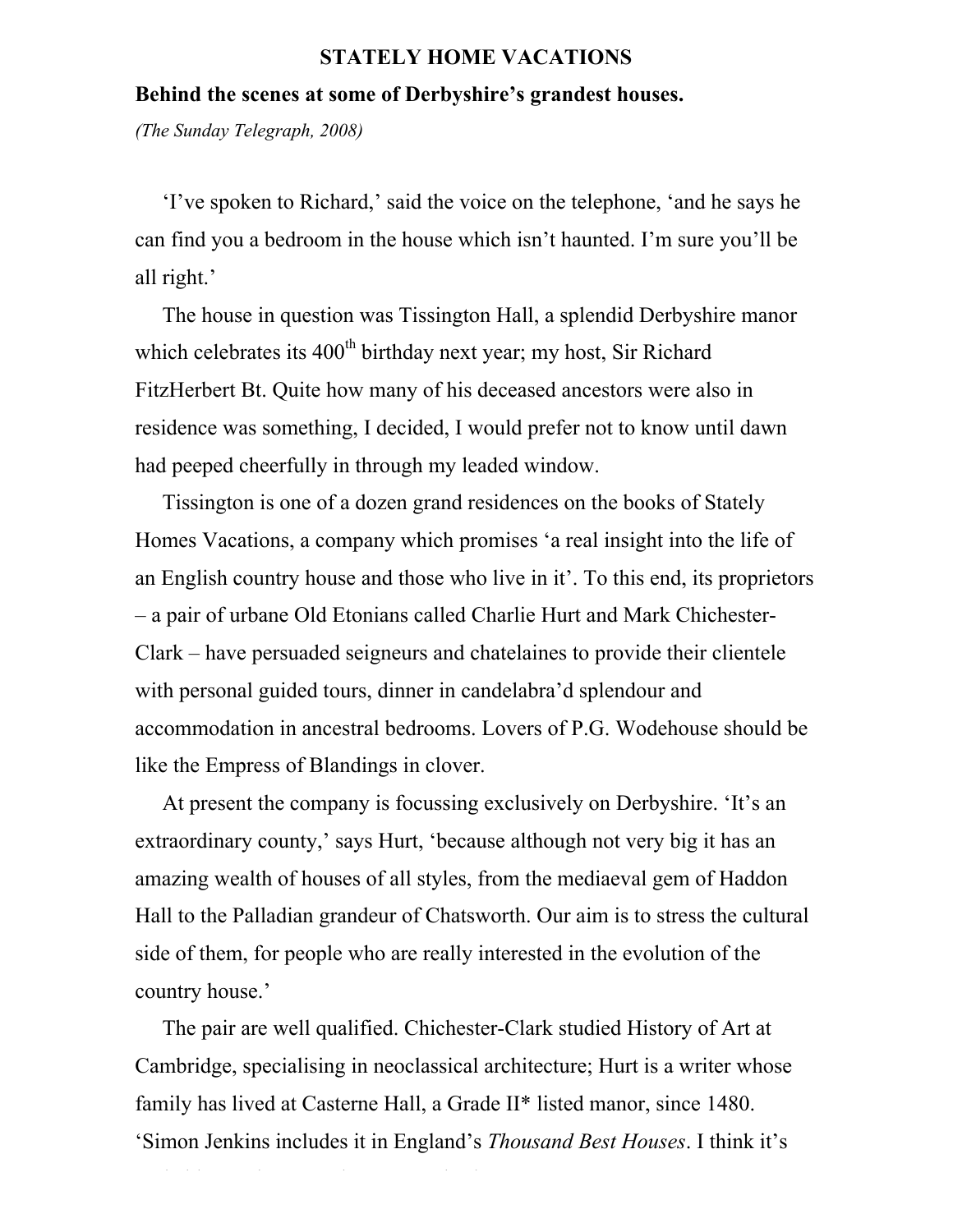The concrete bleakness of Derby Station, where I arrived for a compressed version of their four-day tour, could not be more at odds with the gracious living which Britain's great houses personify. But once Chichester-Clark's BMW station wagon had carried us into the open countryside, I found myself in a county of unexpectedly wild beauty. For the next two days, the  $21<sup>st</sup>$ century would hardly impinge on us.

 Our first stop was Kedleston Hall, the stupendous neoclassical palace created by the young Robert Adam for the Curzon family. Gazing from the portico across sunny parkland and a series of ornamental lakes, we were treated to a vision of English pastoralism which George Nathaniel Curzon must have dreamed of during the six febrile years he spent as Viceroy of India.

 Now owned by the National Trust, Kedleston was closed to the public on the day of my visit. But Hurt and Chichester-Clark pride themselves on being able to open doors, and so I was ushered up the heroic front steps by the Hon. Richard Curzon, great-nephew of the Viceroy, who lives in the east wing. A nattily dressed figure in his late thirties, with a fine aquiline nose and an engaging manner, he looks as if he should have been painted as a devil-maycare hussar playing a hand of cards on the eve of Waterloo.

 As we strolled around the house, from the breathtaking marble entrance hall to the ethereal saloon with its 62-foot coffered dome, it became clear that his knowledge of Kedleston was encyclopaedic. But it was not this alone that set our tour apart: snobbish though it may sound, the sense of history provided by a guide whose ancestors line the walls above you cannot be underestimated. Nowhere was this stronger than in Kedleston's thirteenthcentury church, where every single effigy and inscription relates to a member of the Curzon family. (Their faithful retainers have been accommodated in the churchyard outside: death, it seems, is not the leveller that some suppose.)

 Afterwards, over tea in the garden of the private wing, the conversation turned to Bonnie Prince Charlie's invasion, which – from the way Richard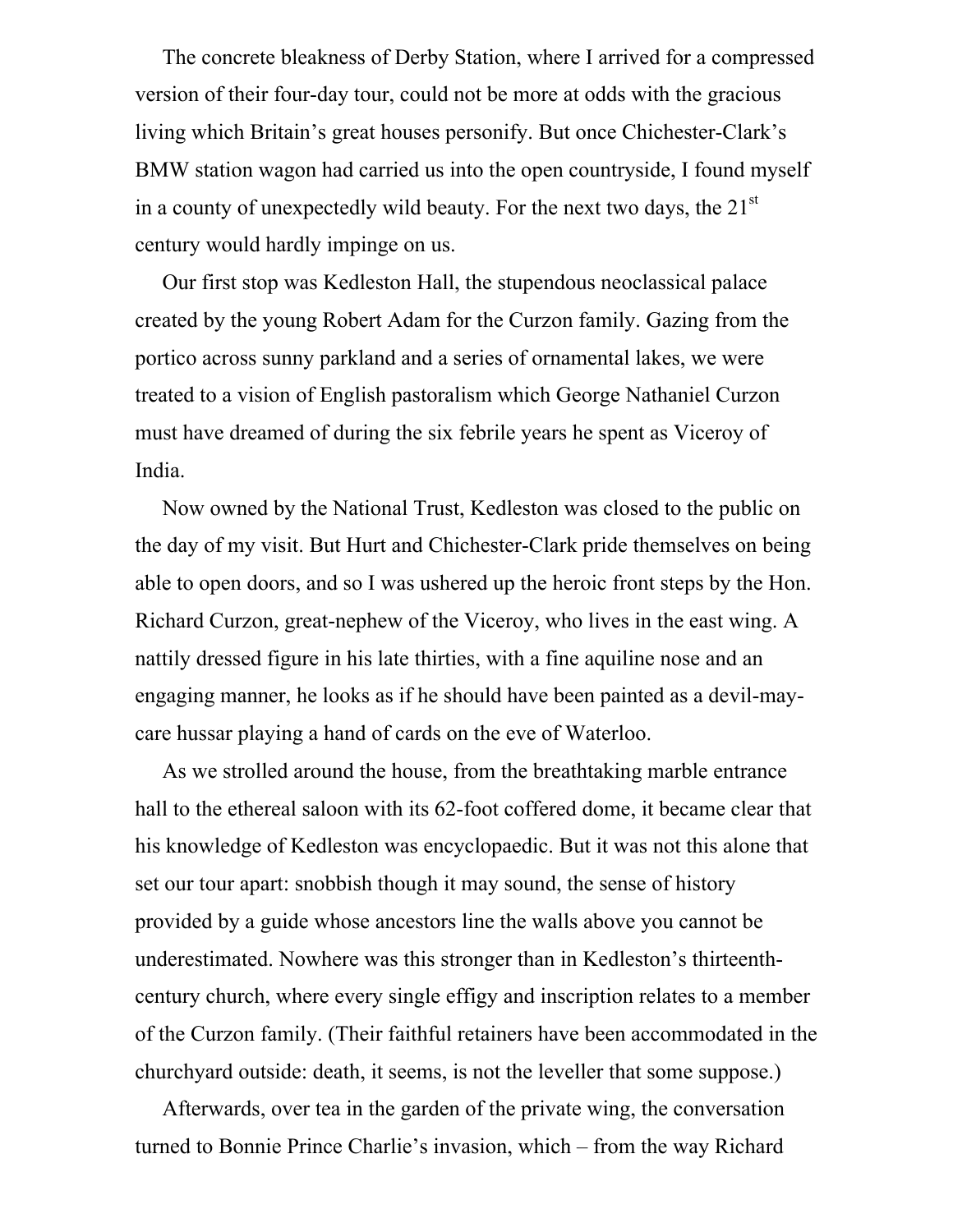'They wanted to steal our horses,' complained our host. 'Did they come to you?'

 From Kedleston we drove to the idyllic village of Tissington in search of Richard FitzHerbert. We found him in shirt-sleeves and heavy boots preparing to water the tiered garden which rises, with a gorgeous profusion of roses, behind his house. 'My family built this place in 1609, and we've been here ever since,' he told me. 'I'm the ugly mug who happens to live here at the moment.'

 As he wielded a rusty watering can, he made no secret of the financial struggle involved in running what he calls 'a middle-sized stately'. 'When I inherited the house in 1987 it came with all sorts of staff,' he said wistfully, 'like the housekeeper who once made the bed without noticing that I had a girlfriend in it.' A young Labrador came bounding up, and was introduced as Vossy. 'I call my dogs after the paintings I've sold to keep the roof on. This one was named in honour of a Cornelius de Vos.'

 Tissington Hall is open to the public, but FitzHerbert says that day visitors are not enough to sustain it, and feels that renting it out for events – and welcoming stately-home vacationers – is a better solution: 'A lot of people who come with coach parties seem to think that one historic house is much like another. I like the idea of having visitors who are going to spend some time here and show a proper interest in the place.'

 This may or may not include staying the night. The biggest question for Hurt and Chichester-Clark is whether their clients are prepared to tolerate the lack of luxury – from draughty corridors to temperamental plumbing – that life in an authentic country house entails. 'Everyone's told us that it's out of the question for Americans,' says Chichester-Clark. 'They all want showers, which is something hardly any of these houses have.' The company therefore offers alternative accommodation in local hotels which boast a full panoply of heated towel rails, hairdryers etc.

Having said all that, my bedroom at Tissington was perfectly comfortable.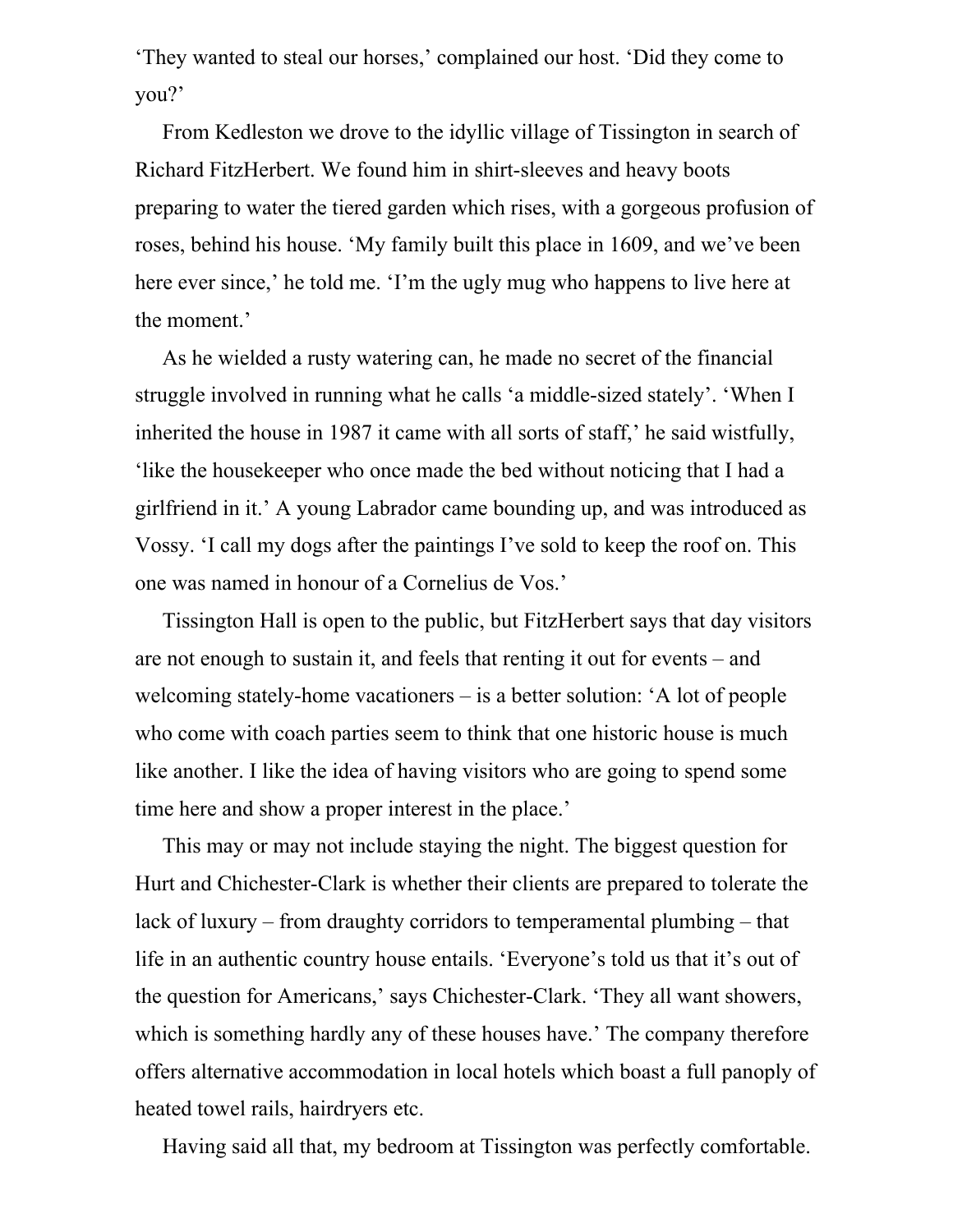surprised to find an en suite bathroom with a plentiful supply of hot water. The furnishings included ruched chintz curtains, a fine chaise longue, an ancient Trinitron television, and copies of *Country Life* dating from circa 1992.

 Dinner was a relaxed affair for ten, our numbers swelled by half a dozen of Richard FitzHerbert's neighbours – among them the Scott-Moncrieffs, who arrived in a gleaming Rolls-Royce. (Their other car is a Bugatti.) After Pimm's in the library, where a CD of *Capital Gold Legends* shares shelf space with *Les Chroniques de Froissart*, we sat down to an excellent meal of smoked-salmon mousse, local lamb and summer pudding in the panelled dining-room. Halfway through, with undisguised satisfaction, my host beckoned me out to watch a bat whirling balletically around one of the landings.

 Later, as I lay in my bed, I heard the sound of creaking from a room which I understood not to be in use. Was it the master of the house turning out the lights, or something more sinister? I dozed off before I could find out, and slept peacefully until breakfast, at which FitzHerbert regaled me with the stories of his ancestress Wilhelmina, who burnt to death when her dress caught fire and lingers on in spirit, and the ghostly bishop who climbs the 'pulpit' stairs.

 Chatsworth was the next house on my itinerary. Sadly, the Duke of Devonshire had not invited us for elevenses, but we were given a masterful introductory talk by the former keeper of the house's collections, Peter Day. Having absorbed the story of astute politicians, advantageous marriages, inspired collectors and almost ruinous death duties, we joined the sightseers milling through the public rooms, and gawped at the baroque splendour of the Great Stairs and the silken glories of the State Bedroom. 'It's a magnificent place,' remarked Charlie Hurt, 'but I'm not sure I'd actually want to live here.'

I couldn't help agreeing. Chatsworth may be the apogee of the English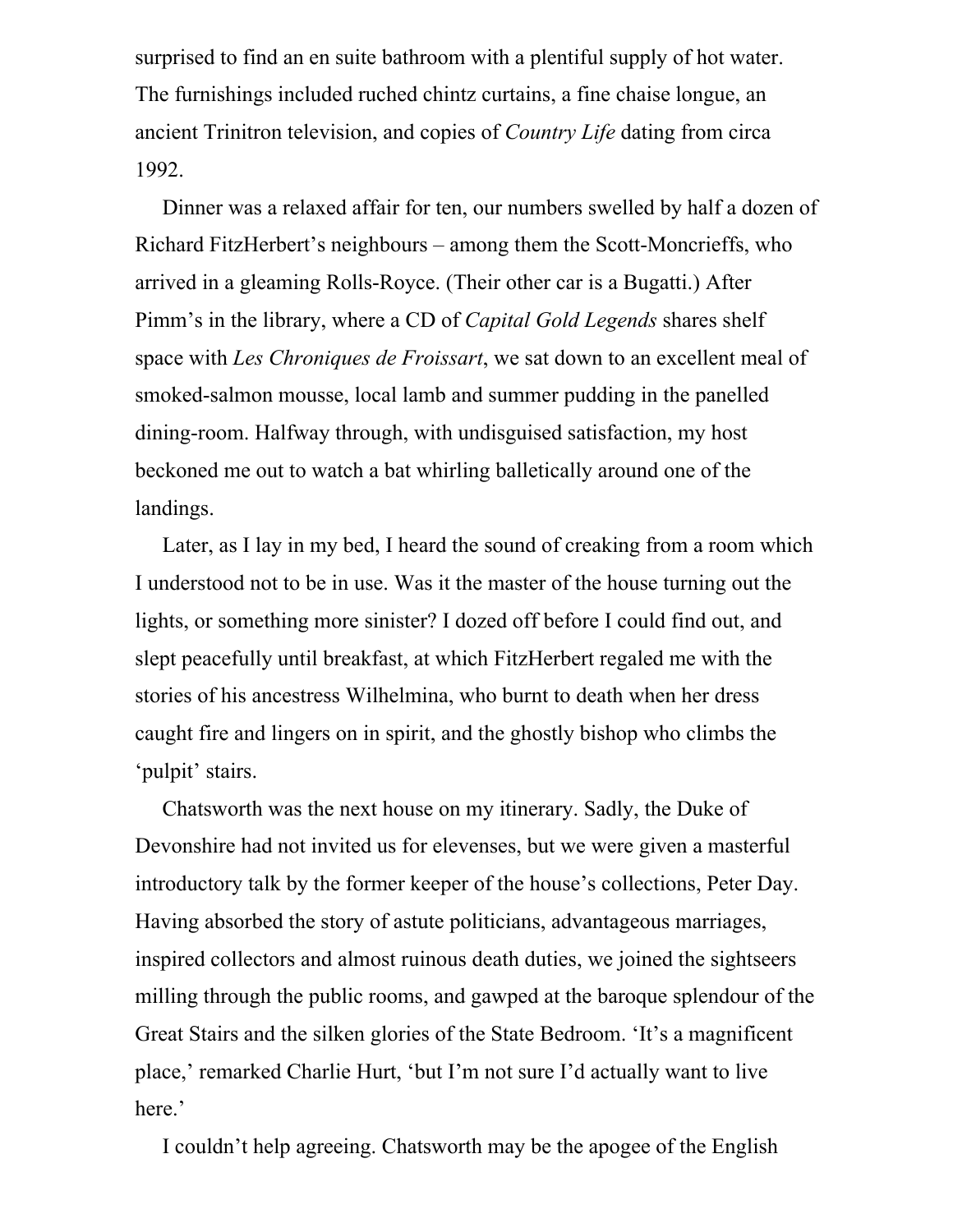and cavernous public spaces. It is telling that the Dowager Duchess of Devonshire, who did so much make it viable for the  $21<sup>st</sup>$  century, should have requested a house with small rooms for her retirement.

 By contrast, nearby Haddon Hall is the epitome of Elizabethan grace and idiosyncrasy, perched picturesquely on a hilltop overlooking the River Wye. 'It was left empty from 1720 until my grandfather restored it 200 years later,' explained Lord Edward Manners, the present owner, as he led us across the dramatically sloping courtyard, 'so it wasn't subjected to any Georgian or Victorian modernising. Everything you see is sixteenth-century at the latest.'

 For anyone used to exploring houses under the stern eye of the National Trust, there is a schoolboy thrill about having a guide who makes his own rules, striding into the chapel with a pair of wire-haired terriers at his heels or whipping out a pen to chip away at some loose plasterwork ('You've got to let the stone breathe'). As we passed from the tapestry-hung banqueting hall to the exquisitely carved parlour, I was so impressed by his knowledge of the place that I assumed he had lived there all his life. But no: 'I grew up at Belvoir. Have you been there?' I kicked myself – of course any noble family worth its salt has at least *two* stately homes.

 Our final stop of the day was Charlie Hurt's own Casterne Hall, a charming Georgian manor incorporating an earlier Jacobean house. Set in high, rugged countryside, it has appeared in a television adaptation of Agatha Christie, who would surely have appreciated the murderous possibilities of its isolated position. But with its doll's-house neatness and sensible proportions it is very much on the homely side of stately, and the dining table laid in the hall was cheerfully suggestive of country squires roistering after a hard day to hounds. My bedroom – plain but comfortable bachelor's quarters with a single bed, and antique prints stacked against the wall – had a splendid view of the sheep-studded hills as the sun sank behind them.

 Among the guests at dinner was James Cartland, owner of the horribly haunted Carnfield Hall. (Its contents include a fan taken by a noblewoman to